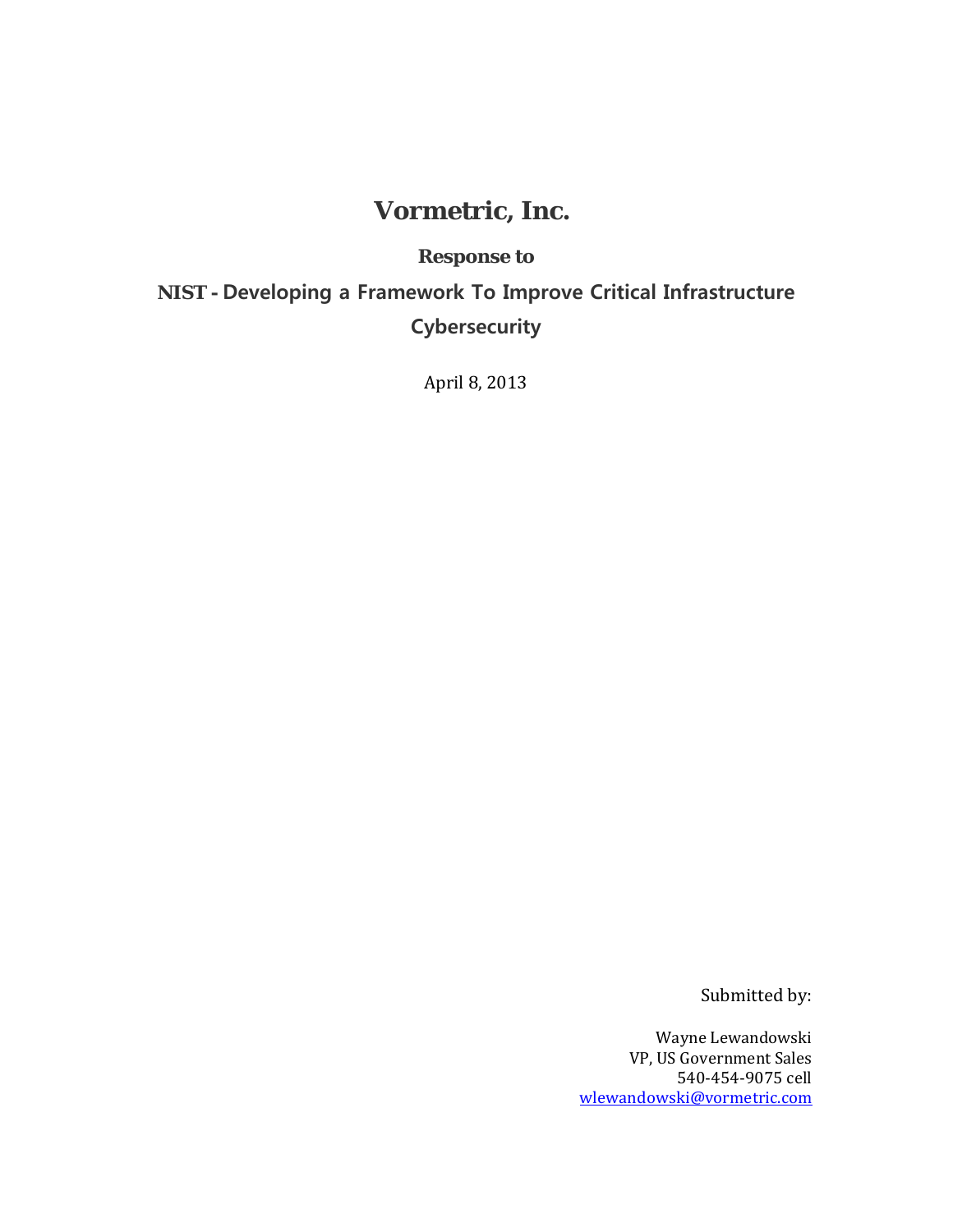1. Overview

Vormetric is pleased to submit the following RFI response to NIST. We carefully reviewed what areas of the RFI we felt most qualified to answer. Although we did not respond to all questions, we do feel our comments were well thought out and meet specific needs that have been expressed in the document, as well as in the recent workshop on April 3, 2013.

As a data centric security company, we feel the cyber framework is a forward step to protecting data that meets the needs of the US government internally, our citizens, support contractors, and allied forces that we engage with to meet our interests.

As stated in a recent report by Mandiant, "100% of all data breaches involve stolen credentials". A recent Verizon Data Breach Investigation report in 2012, stated that "less than 1% of breaches occurred on end user devices compared to 94% on servers". The trends are there, data is being compromised at an alarming rate through compromised credentials, and our adversaries are focused on the high density targets of servers. This has an impactful result to citizen data (personally identifiable information – PII), government content, mission sensitive information, federal contractors, and items of national interest. The impact of data breaches can affect our way of life and security, continuity of government, and ability to secure information dominance in our efforts against terrorism.

Vormetric, brings a powerful platform to the market to assist in securing the new currency, data. Regardless of the data being structured in a database, or unstructured content (i.e. e-mail, sharepoint, images…), we provide a "data firewall" to separate data from the user. This capability allows separation of duties and reduces the attack space in the enterprise. Some key capabilities that can be enabled with the platform:

- Root/SysAdmin users have no access to data, just metadata and file structure so they can perform their jobs.
- Data access is controlled by applications, access, and actions. Confirming control of the who/what/where of data access.
- Robust reporting to ensure immediate information to what is occurring in the enterprise. This is easily implemented with applications that may already be in the environment.
- Remote crypto shredding of data and enterprise Keys to wipe access to forward deployed servers or compromised data centers
- Versatility to support Windows/LINUX/UNIX across NAS/SAN/DAS storage devices
- Support of Cloud, Big Data, and virtualization initiatives in the enterprise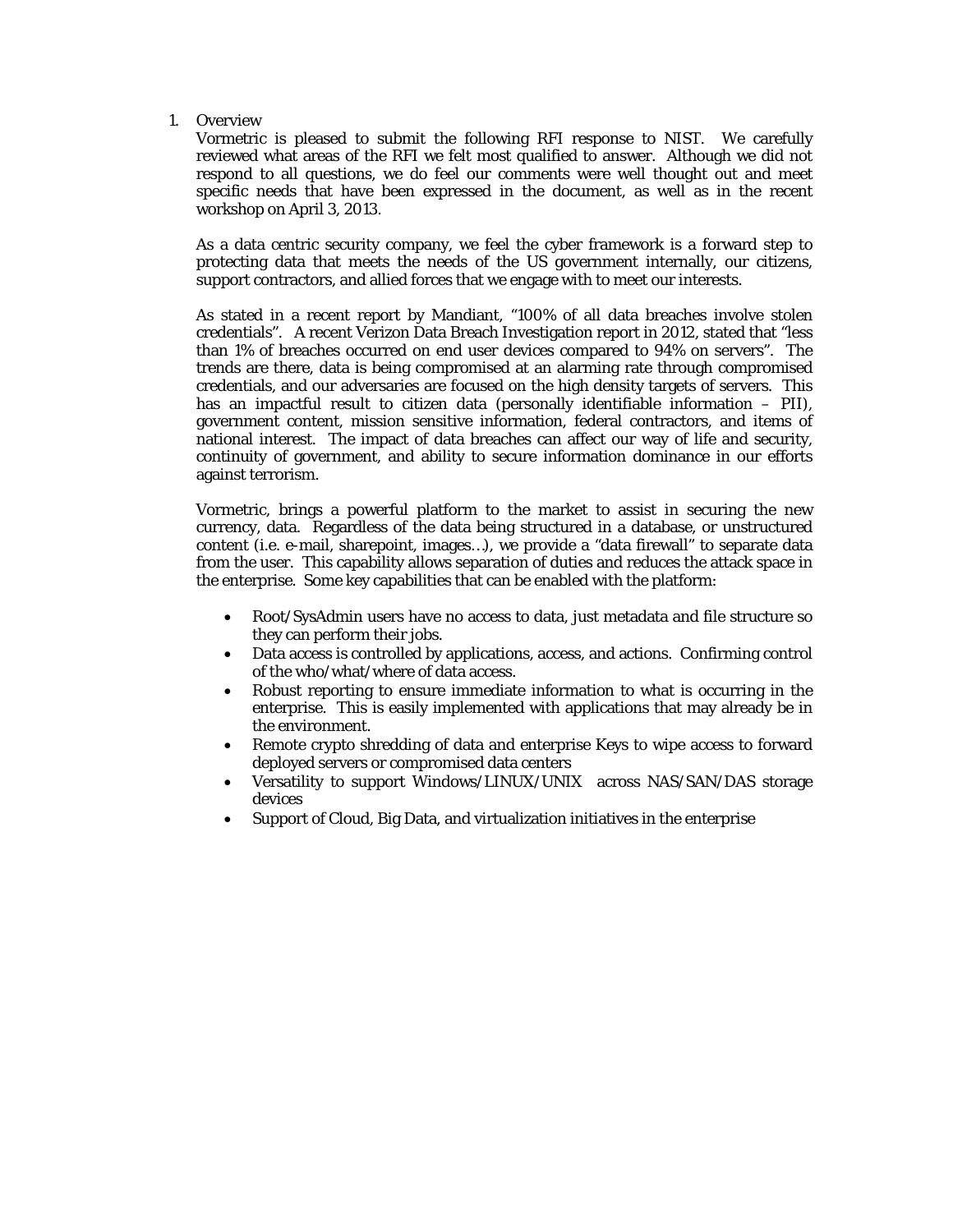# **Current Risk Management Practices**

1. What do organizations see as the greatest challenges in improving cybersecurity practices across critical infrastructure?

*The greatest risk to improving cyber security is to the possibility of leaking confidential, secret, personal and financial data. Government as well as industry need to reduce the attack footprint and minimize any risk to data being compromised.*

2. What do organizations see as the greatest challenges in developing a cross-sector standards-based Framework for critical infrastructure?

## *Uniformity in protecting data. Being able to determine a standards based approach(CC), and allows the largest freedom to choose infrastructure that is vendor agnostic*

3. Describe your organization's policies and procedures governing risk generally and cyber security risk specifically. How does senior management communicate and oversee these policies and procedures?

*As an organization, we see our client's and partner's adopt multiple counter-measures to mitigate risk to data, infrastructure, and disruption to business/mission. Regarding data access, we see 5 layers or vectors of access to data that is deemed sensitive.* 

- *User/Presentation*
- *Application, Database*
- *System*
- *Storage*
- *Access controls around system and storage. Limiting access to the data by administrators.*
- 4. Where do organizations locate their Cyber Security risk management program/office?

*Frequently it is centralized within the enterprise, and it is often recommended that DR and failover sites are created to maintain availability of response to incidents.*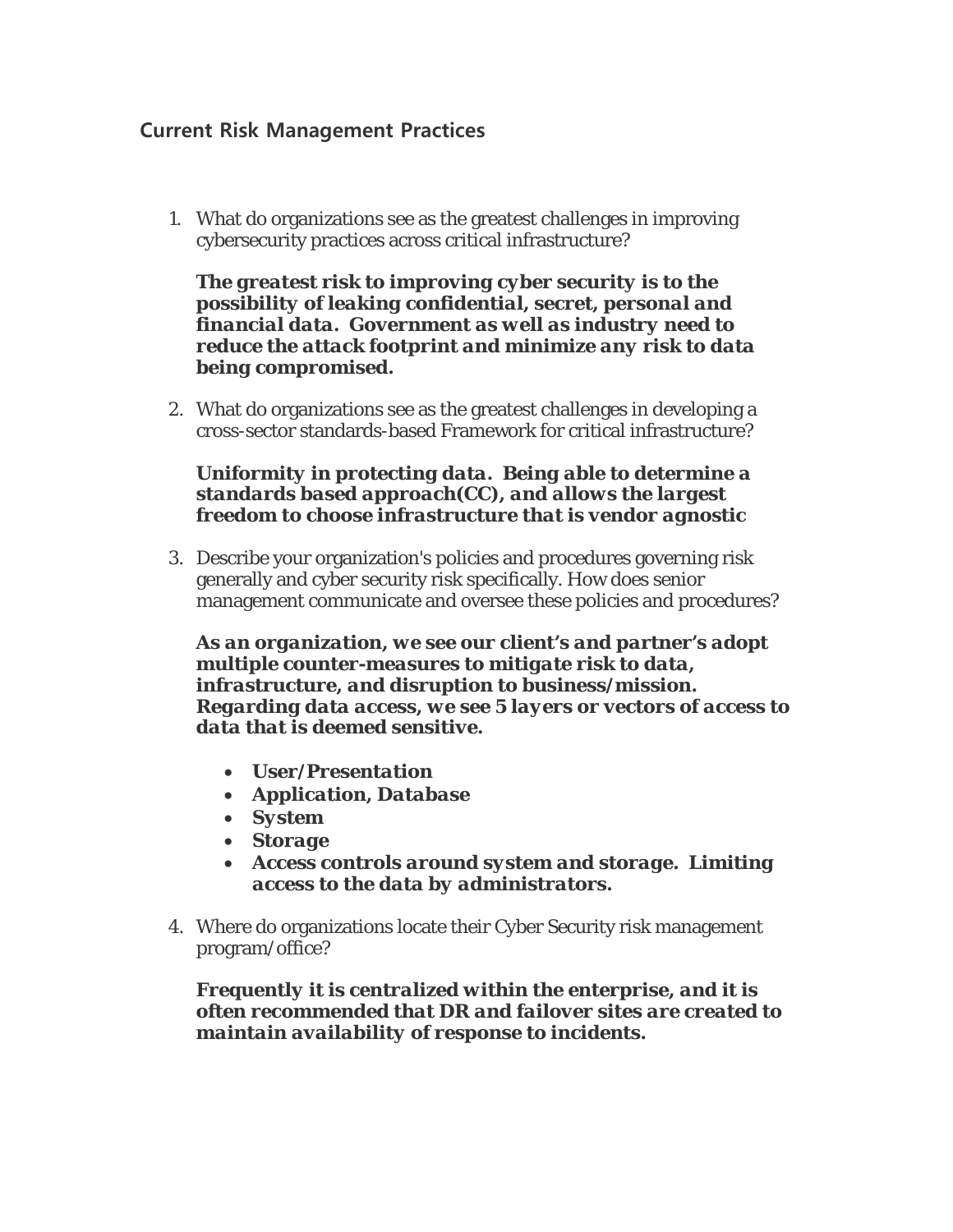5. How do organizations define and assess risk generally and cybersecurity risk specifically?

# *A best practice of how to define and measure a risk by breaking into 3 pieces:*

- *Personnel – How many individuals can influence this risk – positive or negative*
- *Probability – What is the probability of this risk being exploited*
- *Collateral Damage – What further exposure or damage can this risk introduce.*
- 6. To what extent is cybersecurity risk incorporated into organizations' overarching enterprise risk management?

*Cybersecurity risk management can range from a single individual maintaining all aspects of security to several segmented departments handling different aspects of risk to an organization.*

*Information Security is a multi-front battle, and depending on the size of the organization, the extent of risk management varies. Larger organizations traditionally create specialized practices for each battle front – i.e. Network Security, Systems Security, Data Security, Endpoint Security.*

*Organizations should look at cybersecurity as a multidimensional approach. Banks and the financial industry are well aware of this. There has to be an understanding of risk at a governance and compliance layer and there needs to be an understanding of technical risks as well as risks to the network layer, the operating system, and the application layer.*

7. What standards, guidelines, best practices, and tools are organizations using to understand, measure, and manage risk at the management, operational, and technical levels?

*Most organizations, through regulation and risk mitigation are taking a data centric and system centric approach rather than focusing on the perimeter edge including endpoint access. By reducing the threat surface, they are able to repurpose their efforts and resources to combat real time events at the network edge by ensuring that the data has been protected and the risk has been mitigated at the system/storage/database/application layer.*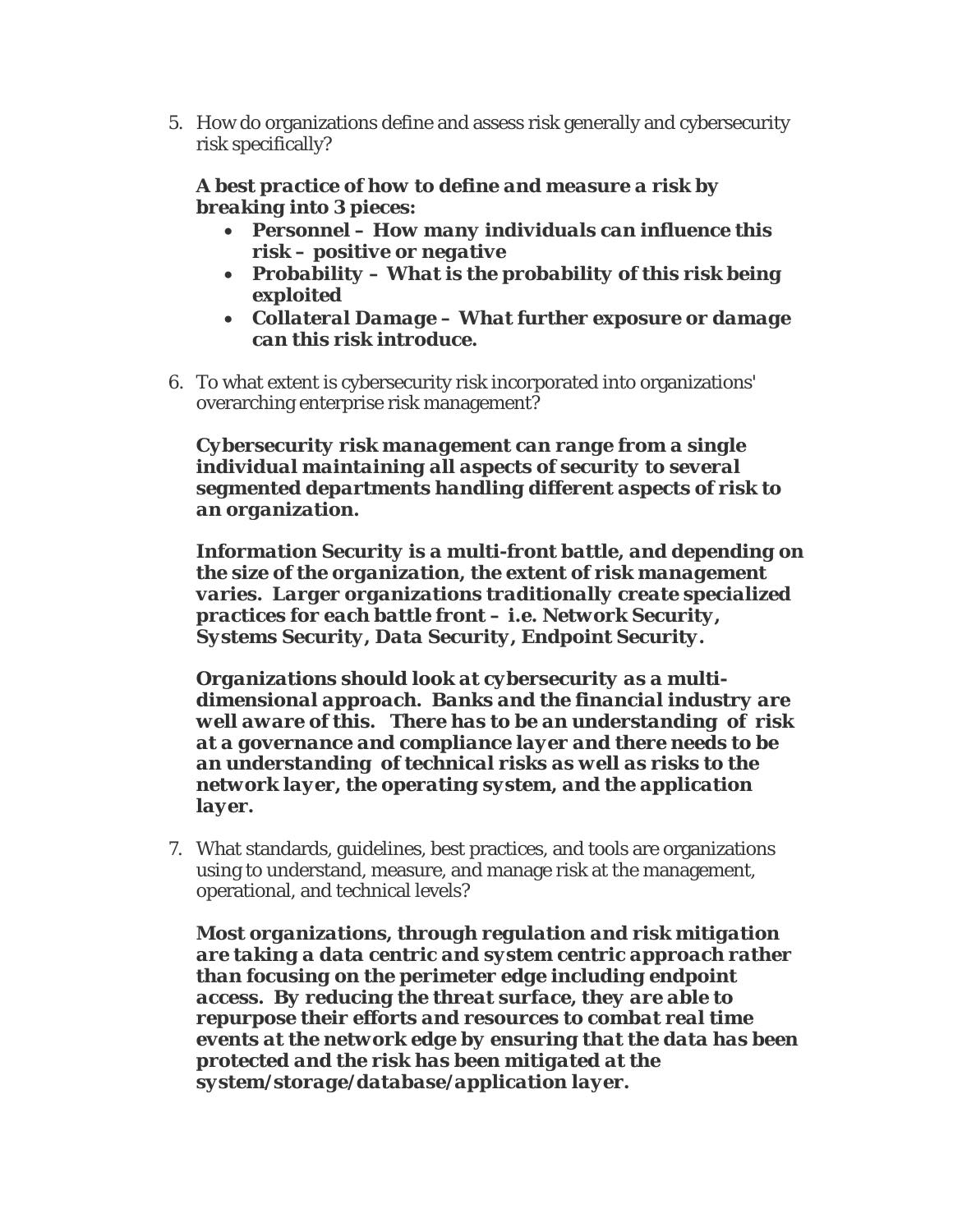## *Vormetric best practices support:*

- *separation of duties*
- *key separation from the data*
- *application independent security*
- *integration to enterprise security architecture (SIEM, NGFW, reporting functions such as Splunk)*

10. What performance goals do organizations adopt to ensure their ability to provide essential services while managing cybersecurity risk?



*Organizations believe that security needs to be more efficient, transparent, strong, and easy to implement. Combining these four pillars and adding strong security protection schemes, organizations can begin to arrive at performance levels that are not impacted by cybersecurity controls.*

12. What role(s) do or should national/international standards and organizations that develop national/international standards play in critical infrastructure cybersecurity conformity assessment?

*Yes, Standards and organization bodies play a critical role in helping to define critical infrastructure cybersecurity standards, however, it must be framed by industry in collaboration with participating companies and nations.*

*As part of the Information Security standards, there is a distinct need for Data Security standards, that focus on the data itself, regardless of the infrastructure, architecture, or organization.*

**Use of Frameworks, Standards, Guidelines, and Best Practices**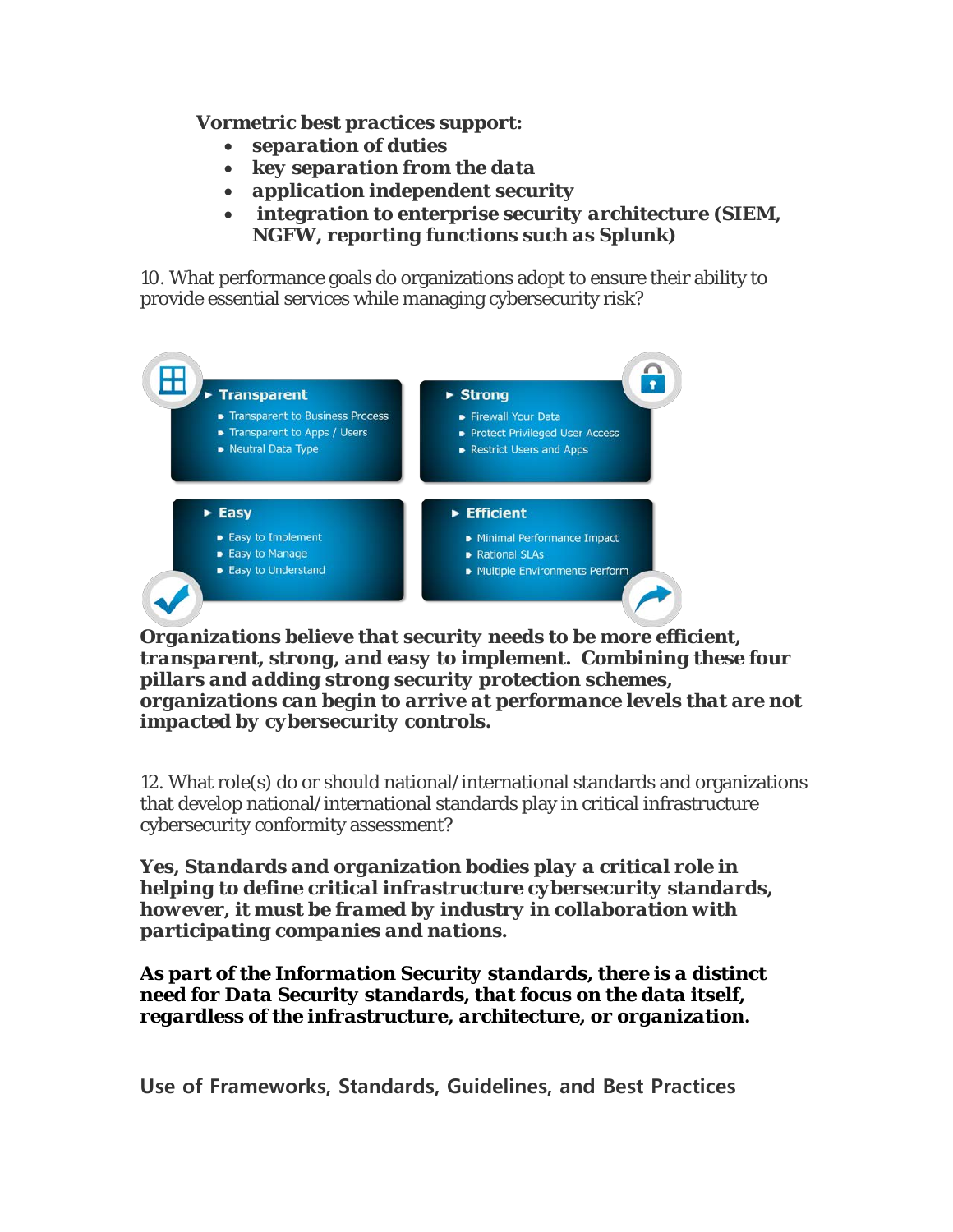1. What additional approaches already exist?

*Data Centric security where you apply firewalling practices to the data itself(Criteria = Effect). Data should be only usable by appropriate users/processes/applications. The inherent concept of data being regulated or managed by privileged users introduces a security risk to the data just by being accessible to a user who may have no need to see the data.*

2. Which of these approaches apply across sectors?

*Today the approach of data security is the administrator or root account has all the authority to manage data on a system. This problem is not specific to any specific sector and needs to be applied uniformly across all sectors.*

3. Which organizations use these approaches?

*Using data centric controls is emerging as a standard across all types of orgainizations; from the Intelligence Community, financial institutions, healthcare, service providers, to media companies. The need to secure sensitive data is universal to all organizations.*

4. What, if any, are the limitations of using such approaches?

## *Today the limitation is lack of understanding of the risks. Without understanding the risk of data leak and compromise a lack of action results in a vulnerable organization.*

5. What, if any, modifications could make these approaches more useful?

*The approach to data security needs to be a foundation of any implementation of every system. Security should be designed in from the start and monitored and managed centrally. Security controls also need to provide visibility and auditing.* 

6. How do these approaches take into account sector-specific needs?

## *A "data centric" approach to security can be implemented cross sector. By doing so, provides many sector-specific needs based on this approach.*

7. When using an existing framework, should there be a related sectorspecific standards development process or voluntary program?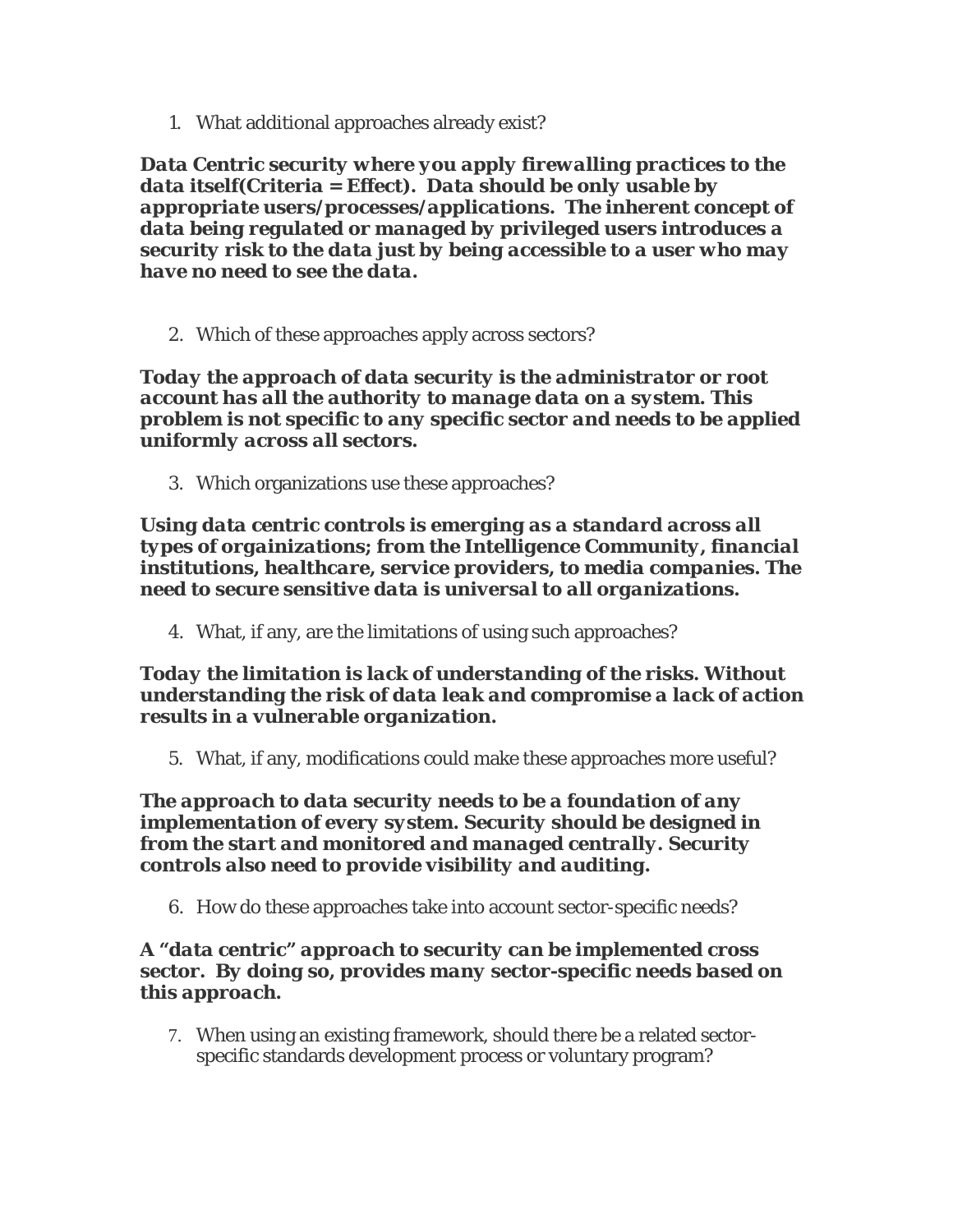#### *All sectors of industry can benefit from those with more stringent requirements. The framework being assembled through NIST (this very RFI) provides a much needed collaboration for all sectors to benefit.*

8. What can the role of sector-specific agencies and related sector coordinating councils be in developing and promoting the use of these approaches?

*Certain sectors, by their very nature of their business process, employ robust security technology and processes. Such as DoD and the Intelligence Community. Where possible, other industries should adopt those programs and policies that make sense for a given security standard or guideline.*

9. What other outreach efforts would be helpful?

**IAC, AFCEA are examples of other entities that could be utilized as outreach efforts for industry and government sectors. Each of these have active cybersecurity working groups already collaborating on federal requirements.**

# **Specific Industry Practices**

NIST is interested in information on the adoption of the following practices as they pertain to critical infrastructure components:

- Separation of business from operational systems;
- Use of encryption and key management;

*Key management should be centralized and kept separate from the data it is used to protect.*

*The stringent use of "separation of duties" should be employed, keeping separate those that create keys, from those that create policies. Also, backup and audit functions should be kept separate. Critical processes such as backup recovery should employ "split key" technology.*

• Identification and authorization of users accessing systems;

*Understanding what users are using your privileged accounts is critical. If a root account accesses data, who used the root account. Vormetric can track what accounts are used to access critical data but also keeps and reports on the chain of that login. If user "joe" logs into the system and uses su to get root*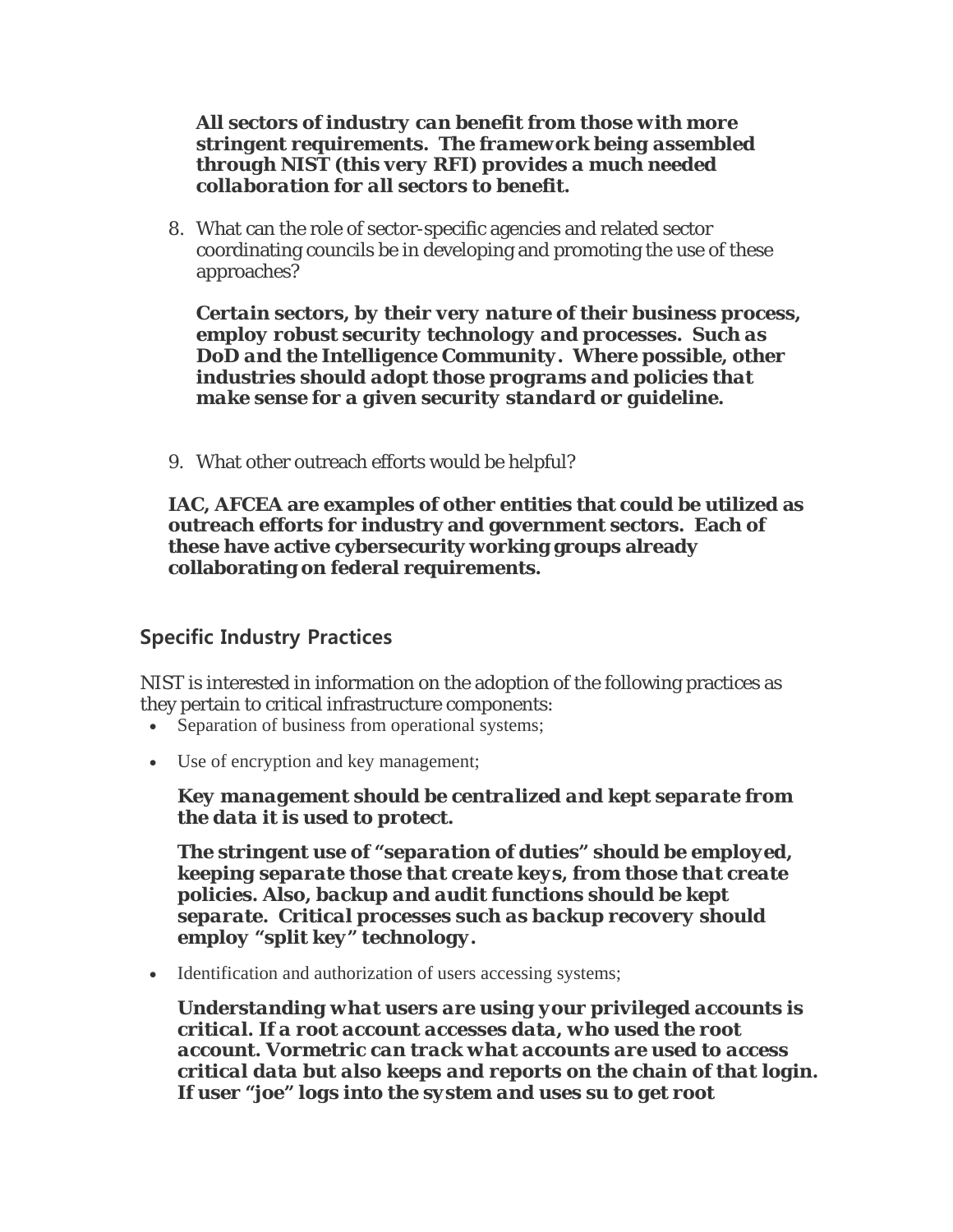*privileges then our auditing shows that "joe" accessed data with the root account. The root account can also be blocked from accessing critical data – even when root is the owner. We utilize encryption and the ability to decrypt sensitive data can be narrowed down to a minimal set of users and processes to minimize the attack surface on your critical data.*

*This approach is much more transparent to system administrators and doesn't require changes in their daily workflow unlike other systems that require close management of who can use privileged accounts.*

- Asset identification and management;
- Monitoring and incident detection tools and capabilities;

*Need to be employed as part of a layered security approach. All security systems should report their syslog (events) to a centralized collection and correlation system for analysis and reporting/alerting*

• Incident handling policies and procedures;

*Security products need to deliver both protection and information. Your data security products need to not only protect and control access to sensitive data but also provide information on what threats and access attempts are denied access to the data. This information should be able to be consumed by an overall event correlation product to feed the overall security picture of your network.*

- Mission/system resiliency practices;
- Security engineering practices;
- Privacy and civil liberties protection.

*By virtue of insulating the data from privileged users administrating systems you greatly reduce the risk of compromised credentials. Further, data that is summarized in big data or similar reporting tools can suppress PII, and other personally sensitive data. If needed, access can be granted on a case by case basis. An example would be a health research project that gathered stats on a patient group. If an anomaly was found that was unique or could be critical to that individuals health, a user of the data could be "read in" to access their specific personal info that was other was suppressed in the data output.*

1. Are these practices widely used throughout critical infrastructure and industry?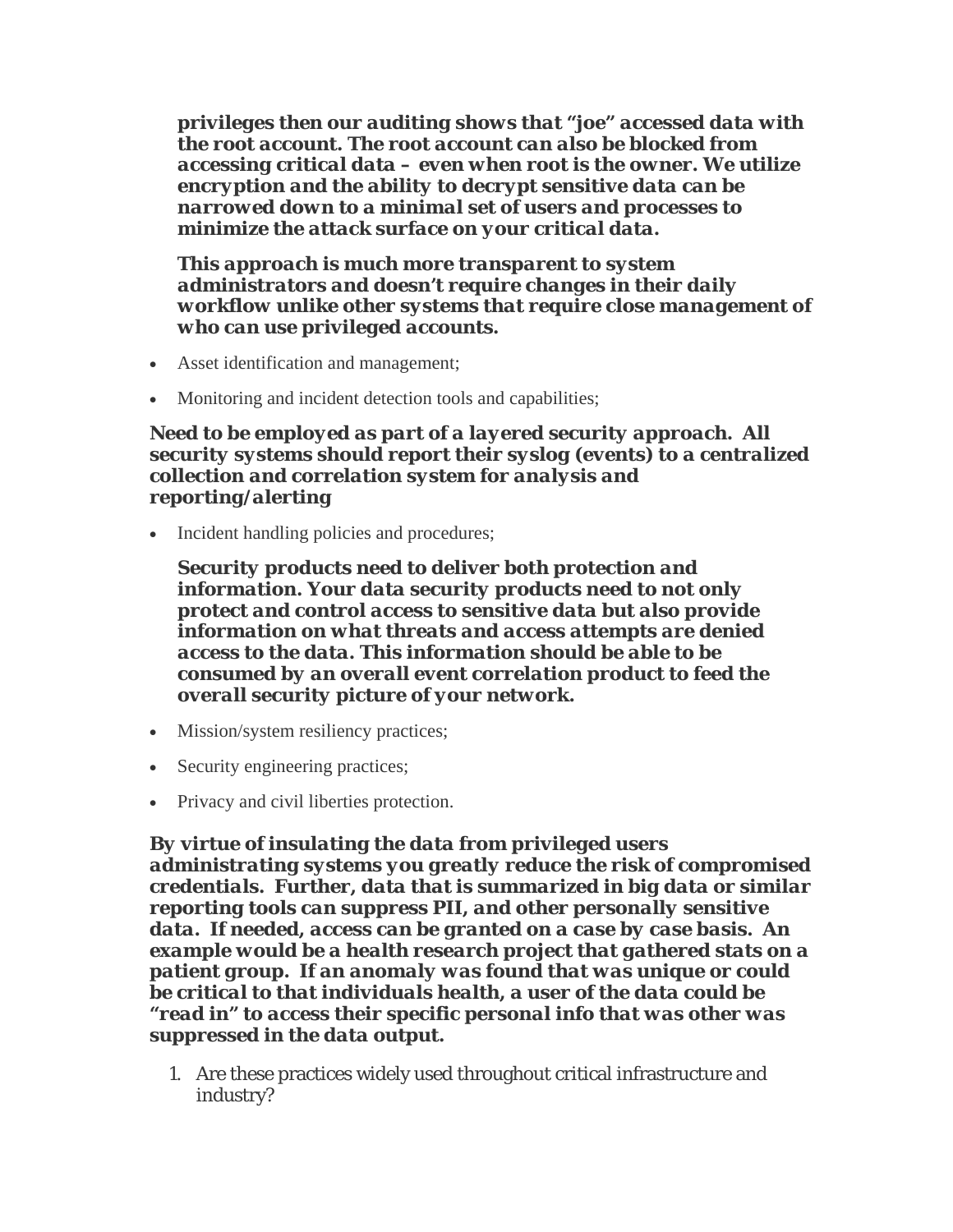#### *Depending on the size of the organization at least, in part, most of these items are in use. The implementation varies. E.g., key management not being centralized, DR sites not fully replicated or tested on a frequent basis.*

2. How do these practices relate to existing international standards and practices?

#### *There is overlap and for the most part, congruent in functionality. However, some international (EU) practices are much more stringent. Based on nation laws and privacy concerns, there may be differences.*

3. Which of these practices do commenters see as being the most critical for the secure operation of critical infrastructure?

#### *Security controls are moving closer to the data. This trend is growing in the industry and the understanding that you cannot catch all threats at the perimeter combined with insider threat many practices are locking down the sensitive data instead of relying on external controls.*

4. Are some of these practices not applicable for business or mission needs within particular sectors?

### *These security practices should be utilized across all areas of business and mission. All industry will have some form of PII data, financial, medical or otherwise that must be secure.*

5. Which of these practices pose the most significant implementation challenge?

#### *Vormetric believes that by adopting a data centric and system centric approach to security, industry can easily implement security controls and practices that are transparent, strong, and efficient.*

6. How are standards or guidelines utilized by organizations in the implementation of these practices

*Guidelines and standards such as HIPAA and PCI, provide guidance into the technologies that need to be used to satisfy the Standard. Technology should not, however, be considered simply in order to "check a box" that a particular standard requirement is met. Functionality of the security solution must be tested against the four pillars of a successful security*